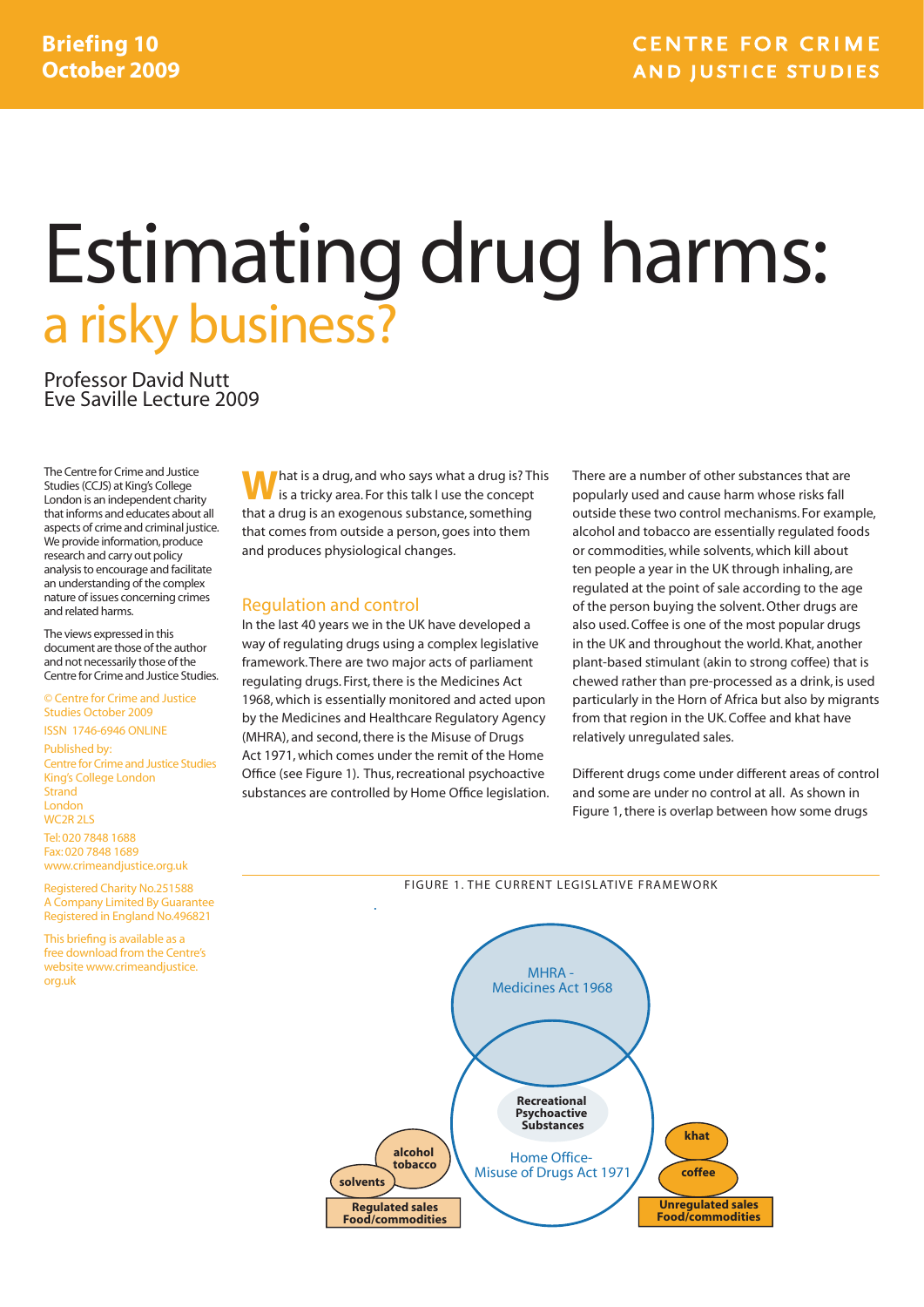are controlled – many of those controlled under the Misuse of Drugs Act are also controlled under the Medicines Act. In fact, most of the drugs controlled by the Misuse of Drugs Act are also used clinically.

The Misuse of Drugs Act essentially divides drugs into three classes: A, B and C. The thinking behind this Act was to try to produce a system of relativebased harm, so that drugs could be scaled against each other and then put into one of the three classes that controlled penalties. The idea was that this would be a flexible system: as evidence of greater or lesser harm emerged, drugs could be moved up and down the scale. That was the original intention, but the Act has become rather ossified since then, and there has been very little movement, and especially very little downward movement.

Table 1 illustrates drug classes (A–C) and schedules (1–4) under the Misuse of Drugs Act. The majority of drugs specified under this Act are used clinically, and the schedules tell you which drugs can be used for clinical purposes. If they are not used clinically, they are treated as illegal but can be used clinically. Schedules 2, 3 and 4 include drugs which have a clinical use. Some in schedule 1 are not currently used medically but they have been in the past. For example, cocaine was commonly used to treat terminal cancer; MDMA (ecstasy) has had some utility and is being resurrected as a treatment to augment psychotherapy in severe forms of post-traumatic stress disorder. Cannabis was once a medicinal product, then was made illegal, and now seems likely to return as a medicinal product in the UK as in many other countries. Then there are drugs that have never been used medically and have no medical use. These are in schedule 1: crack cocaine, LSD and psilocybin (the active component of mushrooms).

A more recent drug which is in the process of being made illegal is BZP (benzylpiperazine); although BZP was designed as a medicine, it was deemed not safe enough to be used in this way.

Since 1971 there has been some movement of drugs between classifications and schedules. Drugs such as ketamine and GHB have recently come under control of the Act and new drugs introduced under the Act. Methylamphetamine has moved from class B to class A. Psilocybin (as psychedelic mushrooms) was outside the Act but has come into class A in the last couple of years, and Benzylpiperazine will become class C shortly. Cannabis has had an interesting rotation; over the past six years it has gone from B (with some forms as A) to C, and then recently back to B.

Why does it matter where drugs are covered by the Act? The key point about classification is that the class determines the penalties. Essentially you can divide the penalties into two kinds: those for possession (the penalty applying to the individual who has the drug for personal use), and penalties for those who have the drug for selling on to others, importation, supply, etc. The maximum penalties for possession are seven years in prison for a class A drug, five years for class B, and two years for class C. For supply, the penalties are, respectively, life, 14 years and 14 years.

I want to make two observations about this. The first is that taking a drug is not currently illegal in this country. There have been attempts to make it so, but the most reasoned arguments suggest that this is not a particularly useful way of reducing harm. You can impose civil or employment penalties for detecting drugs, particularly if you

#### TABLE 1. HOW THE MISUSE OF DRUGS ACT WORKS

| <b>Schedules</b>                         | <b>Class A</b>                                                      | <b>Class B</b>                     | Class C                                                                                                                     |
|------------------------------------------|---------------------------------------------------------------------|------------------------------------|-----------------------------------------------------------------------------------------------------------------------------|
| 2-3-4. Medicines                         | <b>Opioids</b><br><b>Metamphetamine</b><br>i.v. amphetamine         | <b>Amphetamines / Barbiturates</b> | <b>Benzodiazepines</b><br><b>Ketamine</b><br><b>GHB</b><br><b>Buprenorphine</b><br><b>Steroids</b><br><b>Growth Hormone</b> |
| 1. Not currently<br>medically recognised | <b>Cocaine / MDMA</b>                                               | <b>Cannabis</b>                    | <b>Clenbuterol</b>                                                                                                          |
| 1. Never medical                         | <b>Crack cocaine</b><br><b>LSD</b><br><b>Psilocybin (mushrooms)</b> |                                    | <b>Benzylpiperazine</b>                                                                                                     |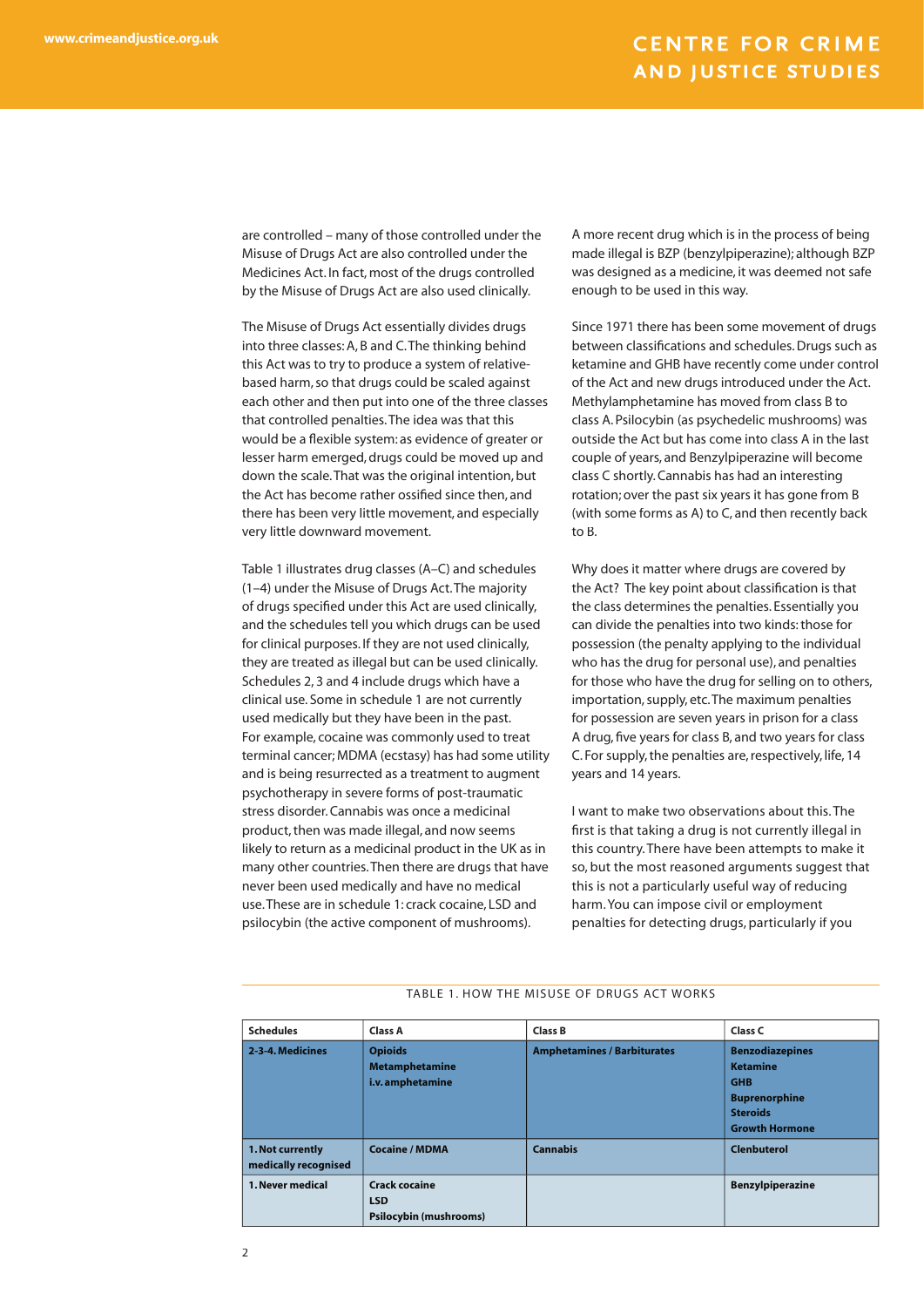work in areas where drugs may cause impairment to performance. This is currently a huge issue in the military, where use of drugs outside what you might call 'active' employment is causing great tension and leading to the potential loss of very highly trained personnel. My second observation is that it has not always been the case that the maximum penalty for supplying a class C drug has been 14 years; at one point it was seven years. In a kind of tit-for-tat, when cannabis was downgraded from class B to C, the government decided to bolster the potential penalties for possession to try to minimise what it considered might be harms from downgrading, and thus changed the penalty from seven years to 14 years for supply.

#### Drug policy

Formulating policy in relation to drugs is obviously quite a difficult thing to do. I comment on it, as I always have, from the perspective of a psychiatrist who is interested in drugs and drugs and the brain. In many ways, that's how the Advisory Council on the Misuse of Drugs (ACMD) covers it. We have a range of expertise on the Council; we're very strong in terms of chemistry and pharmacology, and psychology; and we have a definite knowledge, interest and responsibility to look at social harms as well. We provide one arm of the policy formulating perspective. In addition, there are a number of

other agencies, organisations and individuals who contribute to policy formation.

There are also what might be described as formal inputs through public consultation, not so much with the general public, but with interested public organisations such as the British Chemical Industry. There are also international partners – we have signed up to international treaties – which determine that, in essence, the UK follows United Nations policy on drugs. This can be quite a tough constraining influence on how countries regulate drugs (although some countries, such as the Netherlands, have managed to be more flexible in the way they deal with drugs, even though they still sign up to the international conventions).

Then, of course, there are other factors feeding into political decisions about drugs: what the general public thinks (or is thought to think); and then there's the media. Figure 2 shows the range of influences that impact on the policy formation process with regard to drugs and their misuse.

In recent years the whole process of determining drug classification has become quite complex and highly politicised.



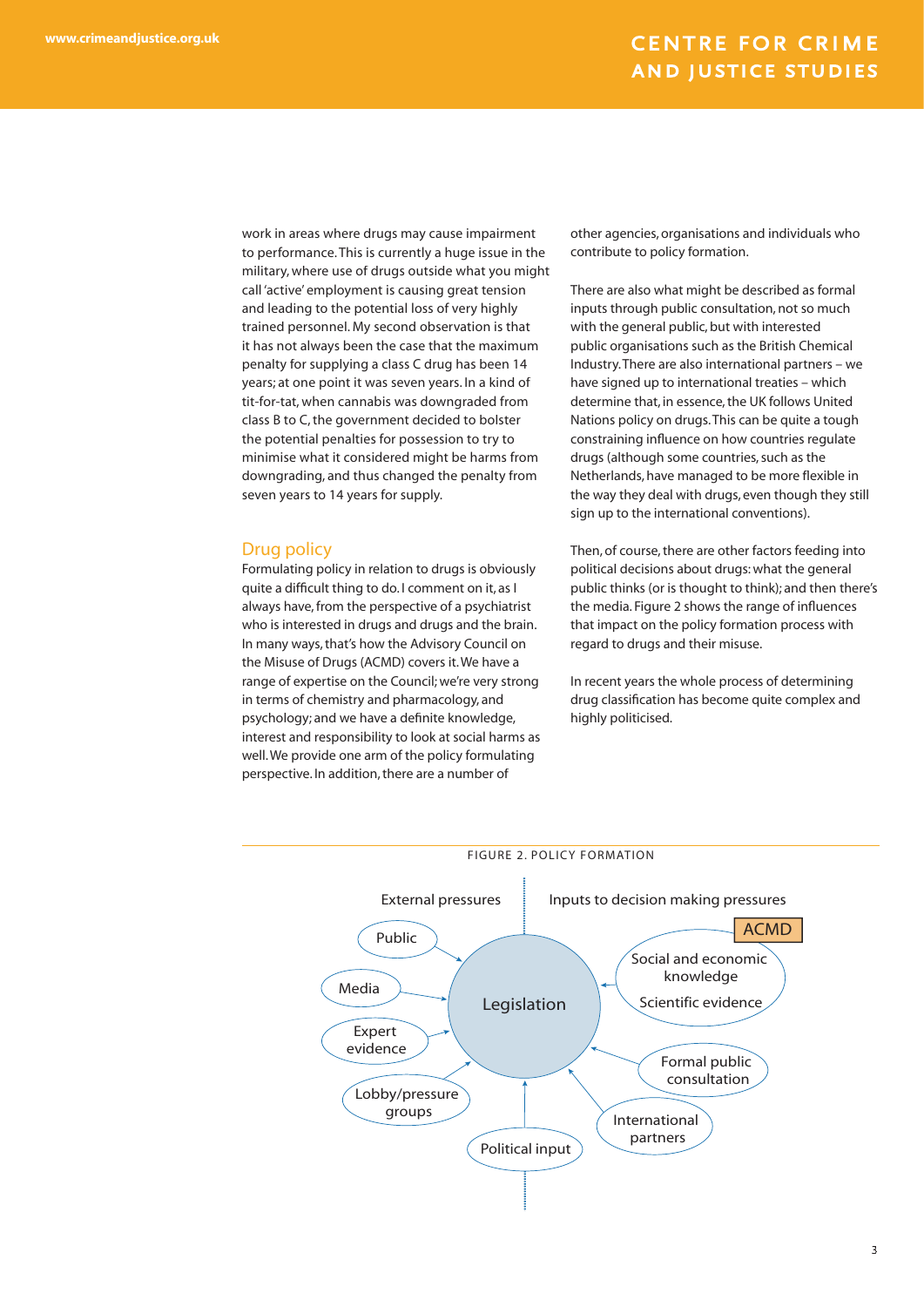#### Cannabis – a potent problem

I am going to focus on cannabis because it is the only drug that has been downgraded in the whole history of the Act, an interesting point in itself. The issues relating to cannabis pose a challenge to whether the Act is working as it was originally intended.

The ACMD was requested by the Home Secretary in 2007 to review the status of cannabis because: *'Though statistics show that cannabis use has fallen signifi cantly, there is real public concern about the potential mental health effects of cannabis use, in particular the use of stronger forms of the drug, commonly known as skunk.'* 

So there was a skunk scare. Cannabis had gone from class B to C, but, supposedly, skunk use had been increasing and it was getting stronger, so we were asked to review whether the decision to go from B to C was still appropriate. The ACMD had produced two reports on cannabis in the previous five years (ACMD, 2002; Rawlins et al., 2005). These reports are very accessible and written in language that allows a lay person to understand the science as well as the policy implications.

In our third cannabis report (Rawlins et al., 2008) we came to several conclusions:

- Cannabis is a **harmful drug** and there are **concerns about the widespread** use of cannabis amongst young people.
- A **concerted public health response** is required to drastically reduce its use.
- Current evidence suggests a probable, but **weak, causal link between psychotic illness and cannabis use.**
- The harms caused by cannabis are not considered to be as serious as drugs in class B and therefore it should remain a **class C drug.**

Let me just guide you through some of the reasoning behind that final point. There has been a lot of commentary and some research as to whether cannabis is associated with schizophrenia, and the results are really quite difficult to interpret. What we can say is that cannabis use is associated with an increased experience of psychotic disorders. That is quite a complicated thing to disentangle because, of course, the reason people take cannabis is that it produces a change in their mental state. These changes are a bit akin to being

psychotic – they include distortions of perception, especially in visual and auditory perception, as well as in the way one thinks. So it can be quite hard to know whether, when you analyse the incidence of psychotic disorders with cannabis, you are simply looking at the acute effects of cannabis, as opposed to some consequence of cannabis use.

If we look on the generous side, there is a likelihood that taking cannabis, particularly if you use a lot of it, will make you more prone to having psychotic experiences. That includes schizophrenia, but schizophrenia is a relatively rare condition so it's very hard to be sure about its causation. The analysis we came up with was that smokers of cannabis are about 2.6 times more likely to have a psychotic-like experience than non-smokers. To put that figure in proportion, you are 20 times more likely to get lung cancer if you smoke tobacco than if you don't. That's the sort of scaling of harms that I want people to understand. There is a relatively small risk for smoking cannabis and psychotic illness compared with quite a substantial risk for smoking tobacco and lung cancer.

The other paradox is that schizophrenia seems to be disappearing (from the general population) even though cannabis use has increased markedly in the last 30 years. When we were reviewing the general practice research database in the UK from the University of Keele, research consistently and clearly showed that psychosis and schizophrenia are still on the decline. So, even though skunk has been around now for ten years, there has been no upswing in schizophrenia. In fact, where people have looked, they haven't found any evidence linking cannabis use in a population and schizophrenia.

Another interesting finding came from our analysis of what it would take to reduce the number of people being diagnosed with schizophrenia by targeting cannabis use. Our research estimates that, to prevent one episode of schizophrenia, we would need to stop about 5,000 men aged 20 to 25 years from ever using the drug. This is obviously a major public health challenge and one that raises questions about whether it is a viable way of intervening with schizophrenia. So, overall, cannabis use does not lead to major health problems.

We were also interested in the public perceptions of drugs. The public are often seen as major players in this debate, but we rarely find out exactly what the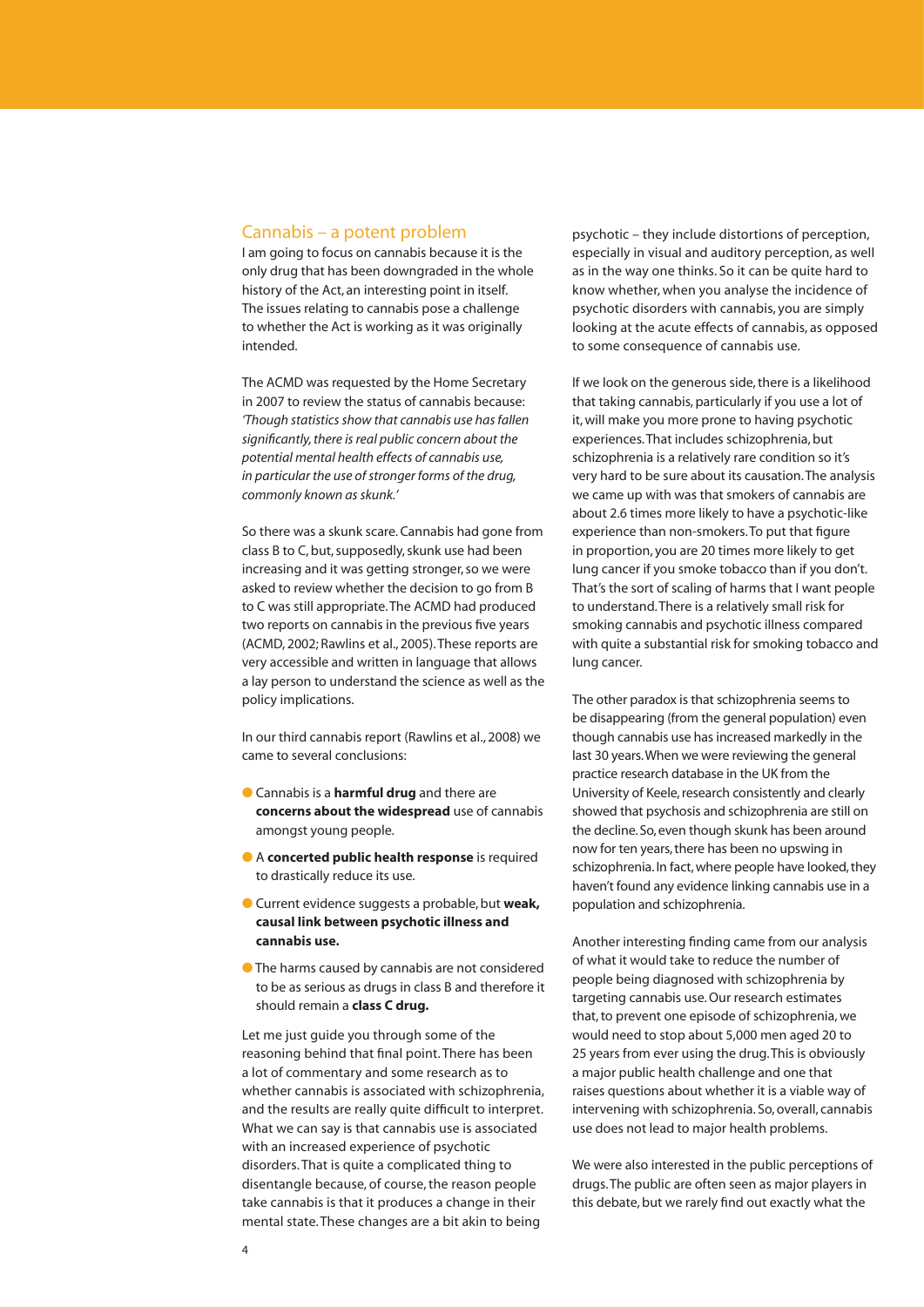public thinks. In fact, the tendency is to assume that what the media produce is what the public think.

In 2007, the government launched a consultation on a new drug strategy that included questions on cannabis to find out what the public thought. Two questions were asked: 'Do you think cannabis should be reclassified?' and 'What are your views on tougher penalties?' Responses from 639 people were obtained. Some responded on behalf of organisations and others responded individually.

The responses are shown in Table 2, broken down into professional groups and personal responses. In the personal responses, the vast majority wanted cannabis to stay as class C, a significant number wanted it legalised, smaller numbers wanted it to go back up the classification scale and a reasonable number were undecided. Health professionals were more undecided. Statutory partnerships were equally balanced between B and C, with the police strongly in favour of B. I should emphasise here that there is no direct benefit to the police in having cannabis classified as class B in terms of sentencing as both classes incur the same penalties. The majority of local authorities, drug service providers and charities wanted it to remain class C. Most respondents did not want to reclassify it to B.

The ACMD did not find the questions posed by the government consultation particularly helpful. We therefore carried out our own MORI survey of a representative general population sample as we were putting together this third report (Rawlins et al., 2008), and asked a couple of questions about cannabis. The first was what class should cannabis be? Interestingly, what we found here was that just over half wanted it to be in a higher class (so a rather different response from that of the responders to the free question that the government put out) and about half wanted it to stay a C (see Table 3). This surprised us, as did the fact that 32 per cent wanted cannabis classified as class A. But the second question was the really interesting one: what should the penalties for possession be? Over two-thirds wanted them to either remain at current levels (class C) or to be lower (Table 4)! So, although a lot of people wanted cannabis class A, they didn't want class A penalties.

What you see here is an interesting ambivalence in the public mind: they want cannabis to be illegal (presumably because they think it is harmful, they want it class A or B) but they don't want the penalties to be increased. If anything, many of them want the penalties abolished. It seemed to us that what the public appear to want is deterrence – they don't want punishment; they want to scare people off cannabis use but they don't want to punish them for using it. You may think that it is quite obvious that this is what the public wants but this is the first time we have had systematic data supporting this.

TABLE 2. PUBLIC OPINION ON CANNABIS- GOVERNMENT POLL

Q39a. Do you think cannabis should be reclassified?

Q7. The Government is consulting on whether to make cannabis a Class B drug (it is currently Class C) which could mean tougher penalties. What are your views?

| <b>Category of respondent</b>     | Nos.<br><b>Responding</b> | <b>Yes-Reclassify</b><br>to 'B' | No-Leave as 'C' | Legalise      | <b>Undecided</b> |
|-----------------------------------|---------------------------|---------------------------------|-----------------|---------------|------------------|
| Health professionals              | 19                        | 3                               | 7               | $\Omega$      | 9                |
| <b>Statutory Partnerships</b>     | 77                        | 25                              | 27              | $\Omega$      | 25               |
| <b>Policing Agencies</b>          | 27                        | 19                              | 4               | $\Omega$      | $\overline{4}$   |
| <b>Local Authorities</b>          | 50                        | 13                              | 22              | $\Omega$      | 15               |
| <b>Drug Service Providers</b>     | 29                        | 7                               | 14              | $\mathcal{P}$ | 6                |
| Charity & Voluntary<br>Groups     | 23                        | 4                               | 9               | 1             | 9                |
| Lobby/Activist/Pressure<br>groups | 15                        | $\overline{2}$                  | 7               | 3             | 3                |
| Personal Responses                | 399                       | 48                              | 188             | 118           | 45               |
| <b>Total</b>                      | 639                       | 121                             | 278             | 124           | 116              |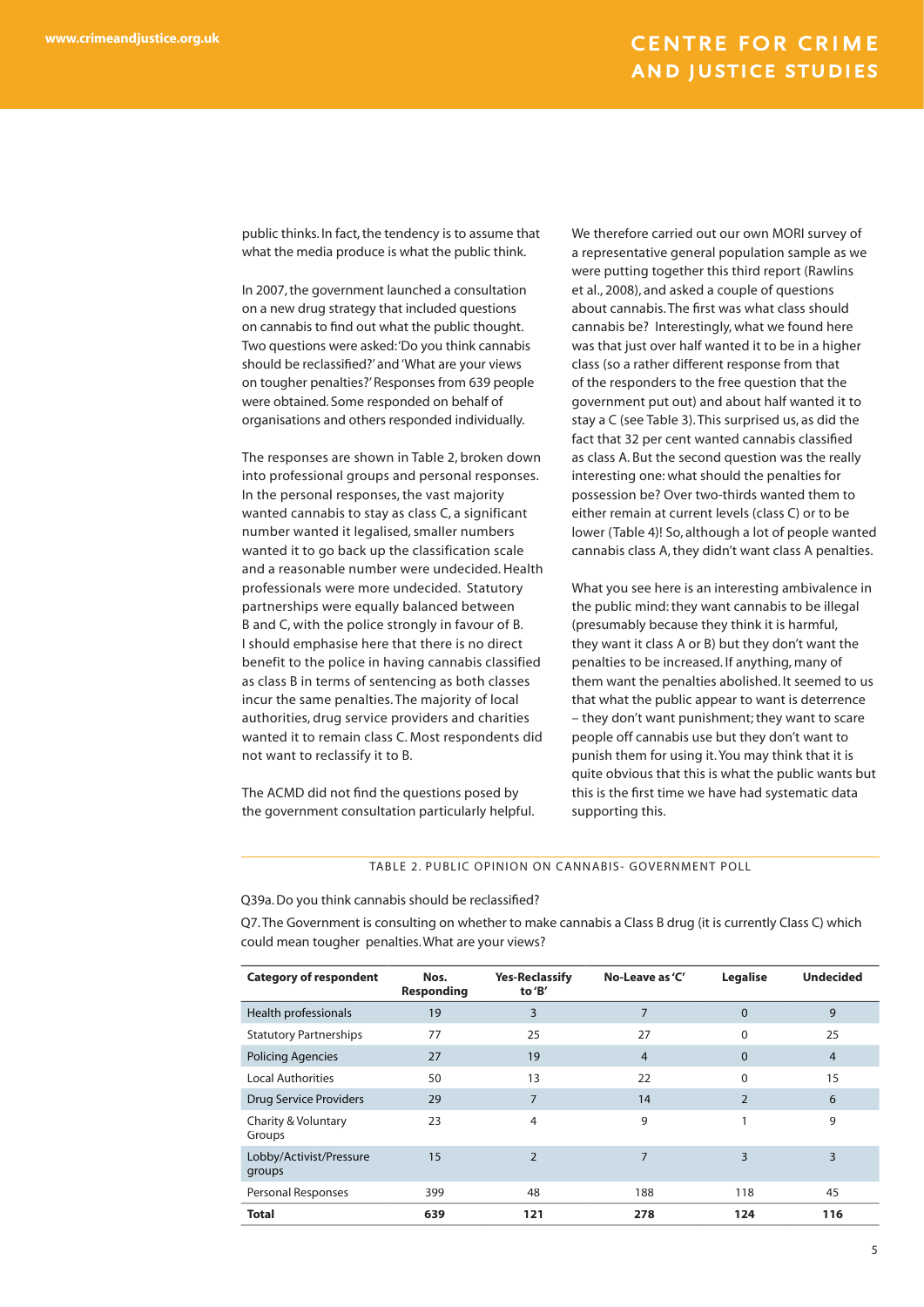#### Media bias

I want to move on now to look at how people gather information about drugs and the challenges of communicating the best evidence relating to drug harms to the public. This is difficult in the face of what you might call a peculiar media imbalance in relation to drugs. The data in Table 5 illustrate a remarkable finding. It derives from the PhD of a Scottish graduate, Alasdair J M Forsyth, who looked at every single newspaper report of drug deaths in Scotland from 1990 to 1999 and compared them with the coroners' data.

Over the decade, there were 2,255 drug deaths, of which the Scottish newspapers reported 546. For aspirin, only one in every 265 deaths were reported – clearly aspirin was of no interest. For paracetamol, there was one newspaper report per 50 deaths, and for benzodiazepines (diazepam and temazepam) one in 15 to one in 50. For morphine, one in 72 deaths were reported, indicating that editors were not interested in this opiate. They were more interested in heroin, where one in five deaths were reported, and methadone where one in 16 deaths were reported. They were also more interested in stimulants. With

amphetamines, deaths are relatively rare at 36, but one in three were reported; for cocaine it was one in eight. Amazingly, almost every single ecstasy death – that is, 26 out of 28 of those where ecstasy was named as a possible contributory factor – was reported. So there's a peculiar imbalance in terms of reporting that is clearly inappropriate in relation to the relative harms of ecstasy compared with other drugs (Nutt et al., 2009).The reporting gives the impression that ecstasy is a much more dangerous drug than it is. This is one of the reasons I wrote the article about horse riding that caused such extreme media reactions earlier this year (Nutt, 2009). The other thing you'll notice is that there is a drug missing, and that's cannabis. Also missing is alcohol, which will have killed a similar number, 2,000 to 3,000 people, in Scotland over that time, maybe more. Of course, cannabis wouldn't have killed anyone because it doesn't kill. And that's one of the reasons why we thought cannabis should be class C because you cannot die of cannabis overdose.

The media are not alone in getting things wrong. It is very easy to get research money to show that drugs are harmful but it's very hard to get research funds to show that they may not be so. A lot of

#### TABLE 3. PUBLIC OPINION ON CANNABIS ACMD

Ipsos- MORI poll conducted on befalf of the ACMD for the 2008 review of cannabis- 1003 respondents from the general public

Q. What class should cannabis be?

| Don't know | 13% |
|------------|-----|
| Legal      | 11% |
| Class C    | 18% |
| Class B    | 26% |
| Class A    | 32% |
|            |     |

#### TABLE 4. PUBLIC OPINION ON CANNABIS ACMD

Ipsos- MORI poll conducted on befalf of the ACMD for the 2008 review of cannabis- 1003 respondents from the general public

Q. What should the penalty for possession be?

| Class A    | 7yrs - 11% |
|------------|------------|
| Class B    | 5yrs -13%  |
| Class C    | 2yrs - 41% |
| No penalty | 27%        |
| Don't know | 8%         |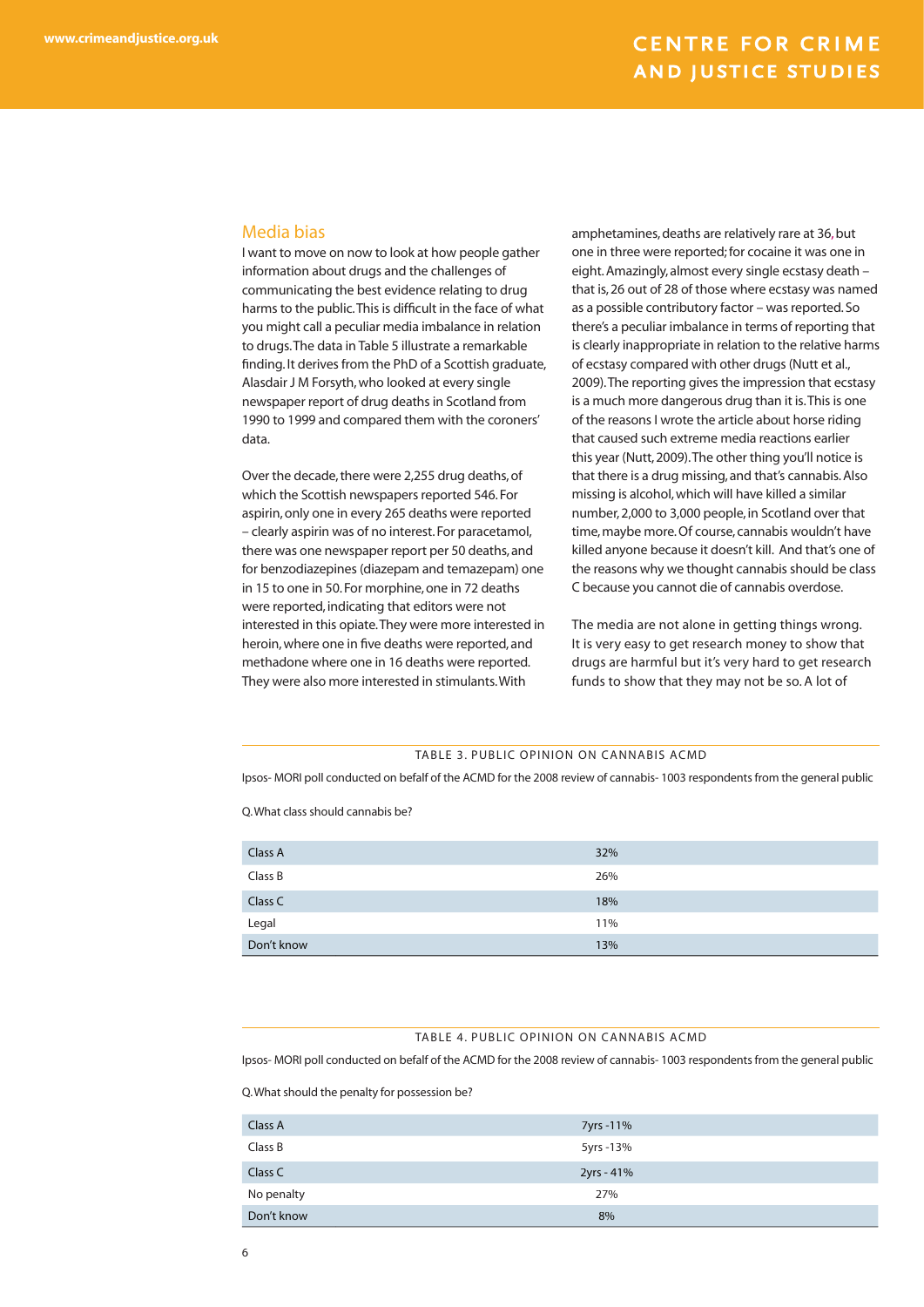the scientific reporting about drugs is biased. It's a big challenge for scientists to make sure that their colleagues are producing data that are accurate. There have been some horrific examples where some of the so-called 'top' scientific journals have published poor quality research about the harms of drugs such as cannabis or ecstasy, sometimes having to retract the articles. The problem is, you never see the retractions, you just see the front page of newspapers saying 'ecstasy fries your brain'. The retraction explaining that methamphetamine rather than ecstasy was given by mistake is much less visible, if published at all!

#### Drugs and politics

In 2008 the ACMD presented its third cannabis report in recent years to government and recommended that cannabis should remain a class C drug. The Home Secretary went on to discuss the report in parliament:

*'In reaching my decision, I have also taken into account the views of others, particularly those responsible for enforcing the law, and the public … I have given the council's report careful consideration. Of its 21 recommendations, I accept all bar those relating to classification ...'* 

So why was that? The former Home Secretary continued:

 *'My decision takes into account issues such as public perception and the needs and consequences for policing priorities. There is a compelling case for us to act now rather than risk the future health of young people. Where there is a clear and serious problem, but doubt about the potential harm that will be caused, we must err on the side of caution and protect the public. I make no apology for that. I am not prepared to wait and see.'* 

This issue of public perception is very important – and how best to have a sensible public debate and discussion about drug harms. As discussed above – and in our report – some members of the public might have wanted cannabis to move up a class but more wanted the penalties reduced, not even stay the same. We are producing reports based on detailed, extensive research, and the 2008 ACMD cannabis report (Rawlins et al., 2008) was one of the most detailed assessments of cannabis harms every done. We therefore really have a great deal of confidence in our analysis, as should the public and the government.

#### TABLE 5. MEDIA BIAS

Distorted? a quantitative exploration of drug fatality reports in the popular press Alasdair J.M. Forsyth International Journal of Drug Policy 12 (2001) 435-453

...comparing 'official' toxicological statistics for a single country (Scotland) with the reporting of drug deaths in that country's most popular newspapers over a given time period (the 1990s)

| <b>Drug</b>               | <b>Toxicological statistics (n)</b> | Newspaper reports (n) | <b>Toxicology to newspaper ratio</b> |
|---------------------------|-------------------------------------|-----------------------|--------------------------------------|
| All cases                 | 2255                                | 546                   | 4:1                                  |
| Asprin/Salicylate         | 12                                  | $\mathbf 0$           | $\overline{\phantom{0}}$             |
| Paracetamol               | 265                                 | 1<br>п                | 265:1                                |
| Diazepam                  | 481                                 | 10                    | 48:1                                 |
| Temazepam                 | 369                                 | 25                    | 15:1                                 |
| Morphine                  | 431                                 | 6                     | 72:1                                 |
| Amphetamines              | 36                                  | 13                    | 3:1                                  |
| Cocaine                   | 30                                  | $\overline{4}$        | 8:1                                  |
| Heroin/<br>Diamorphine    | 342                                 | 75                    | 5:1                                  |
| Methadone                 | 460                                 | 29                    | 16:1                                 |
| Ecstasy/MDMA <sup>a</sup> | 28                                  | 26                    | 1:1                                  |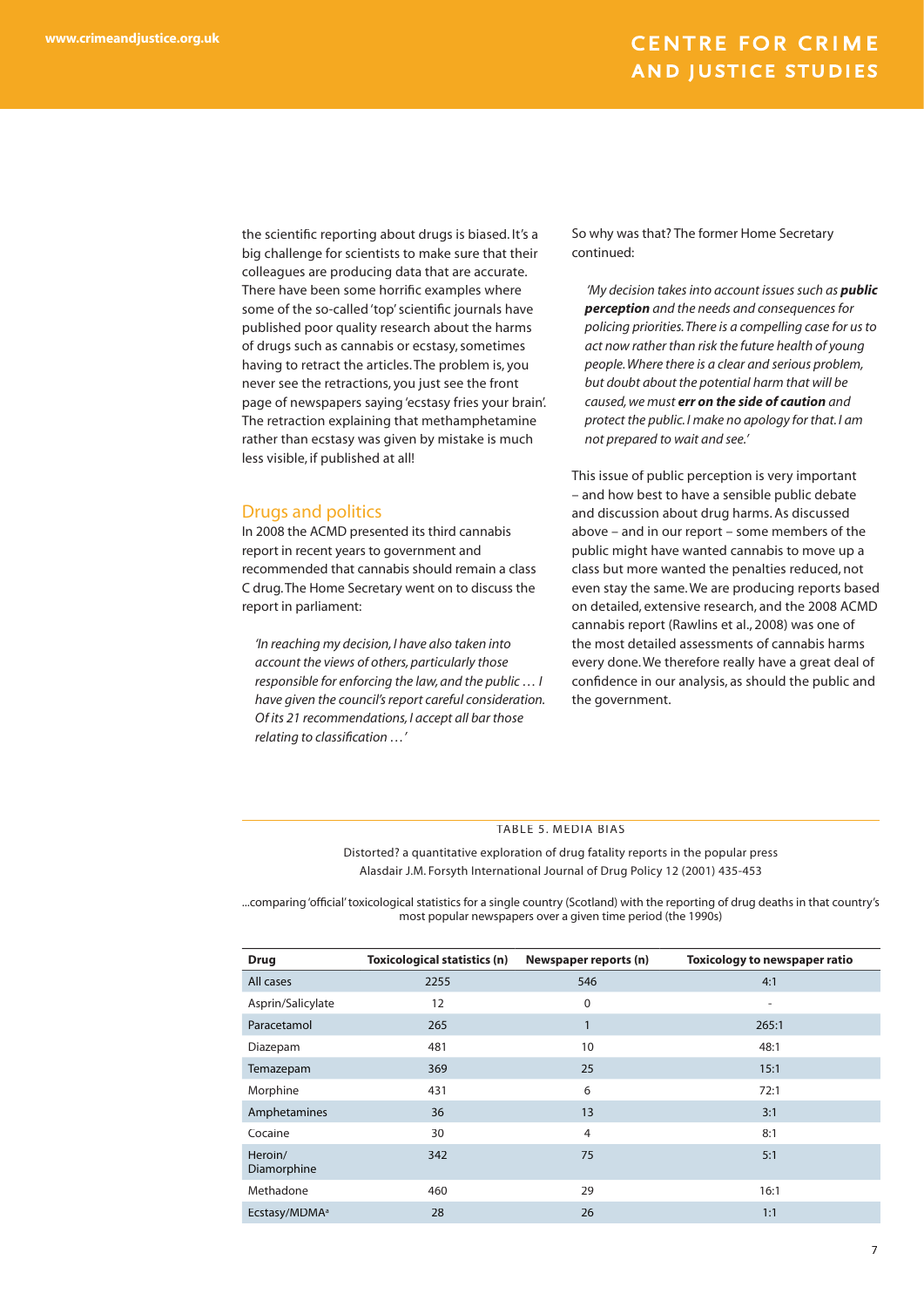#### The precautionary principle

So, one of the key arguments in moving cannabis from class C to B was the concern that skunk would cause more psychosis. What is very regularly invoked in this debate is the precautionary principle, which is that, if you're not sure about a drug harm, rank it high, make all drugs class A and get rid of the problem. To repeat what the former Home Secretary said, *'We must err on the side of caution and protect the public.'* As this is protection from the known unknowns, at first sight it might seem the obvious decision – why wouldn't you take the precautionary principle? We know that drugs are harmful and that you can never evaluate a drug over the lifetime of a whole population, so we can never know whether, at some point in the future, a drug might lead to or cause more harm than it did early in its use.

The precautionary principle is also an act of faith in deterrence, and this is one of the key issues for lawyers. However, it may end up doing more harm than one might assume. Does deterrence impact on drug use? We don't know. In fact, the outcome may be the opposite of that predicted. It may be that if you move a drug up a class it has a greater cachet. People think, 'Oh, it's interesting, maybe we should be trying it because it's a class B or a class A rather than a class C.' We don't know. We also don't know what drives the use of drugs in relation to classification. More important, I think, the precautionary principle misleads. It starts to distort the value of evidence and therefore I think it could, and probably does, devalue evidence. This leads us to a position where people really don't know what the evidence is. They see the classification, they hear about evidence and they get mixed messages. There's quite a lot of anecdotal evidence that public confidence in the scientific probity of government has been undermined in this kind of way.

I will use MMR as an example of this process and the precautionary principle. People were concerned, on the basis of false science, that the triple vaccine might cause brain damage. This led to a reduction in vaccination uptake and now children are getting lung and brain damage from measles. In some circumstances, people accessed single vaccinations, which was more expensive, probably no safer, and in effect reduced the breadth of health protection across the community. The precautionary principle with MMR has been clearly shown to be wrong – it has harmed more people than it has helped. So we

need to be very cautious about simply invoking the precautionary principle in relation to drugs.

Another very sad example is that of a young woman from the Shetland Islands who died of a heroin overdose. Why was she taking heroin? The problem according to her friends was that she wanted, like her friends and other teenagers to try cannabis. In this isolated community it was, however, much easier to get heroin, presumably because it has a higher unit price and is easier and more profitable to import than cannabis. This is something we should bear in mind. We don't know how many deaths are caused by a failure of people to access drugs that are relatively less dangerous because more dangerous drugs are being made available. Making all drugs class A would be a logical conclusion of the precautionary principle, but would be a supreme mistake.

#### Assessing harm

We've tried very hard for at least the last ten years to put together a structure for assessing drug harms. This began with the Runciman report (2000) and evolved into a more detailed analysis, which eventually turned into a research paper, 'Development of a rational scale to assess the harms of drugs of potential misuse', published in *The Lancet* (Nutt et al., 2007). Despite – or perhaps because of – its novelty and remit, it was very hard to get the paper published because it challenged some of the current (mis)perceptions about drugs.

In principle, we broke down drug harms into nine different parameters (Table 6). This system was arbitrary but we thought it was a sensible way of categorising all the possible harms from drugs, covering physical harms, dependence and social harms.

We also looked at all the drugs in the MDA and added some others that weren't already covered by the Act (Table 7). For example, we included ketamine, which wasn't covered by the Act at the time, solvents, which are not included, and tobacco and alcohol, because we thought it was very important that harms of illicit drugs were assessed against the harms of drugs that people know and use, otherwise it is not possible to have a truly harm-based assessment. The scores of these other drugs also play an important part as anchor points against which others can be scaled. Without such reference points, the debate about relative drug harms becomes isolated and arbitrary, more akin to a 'religious'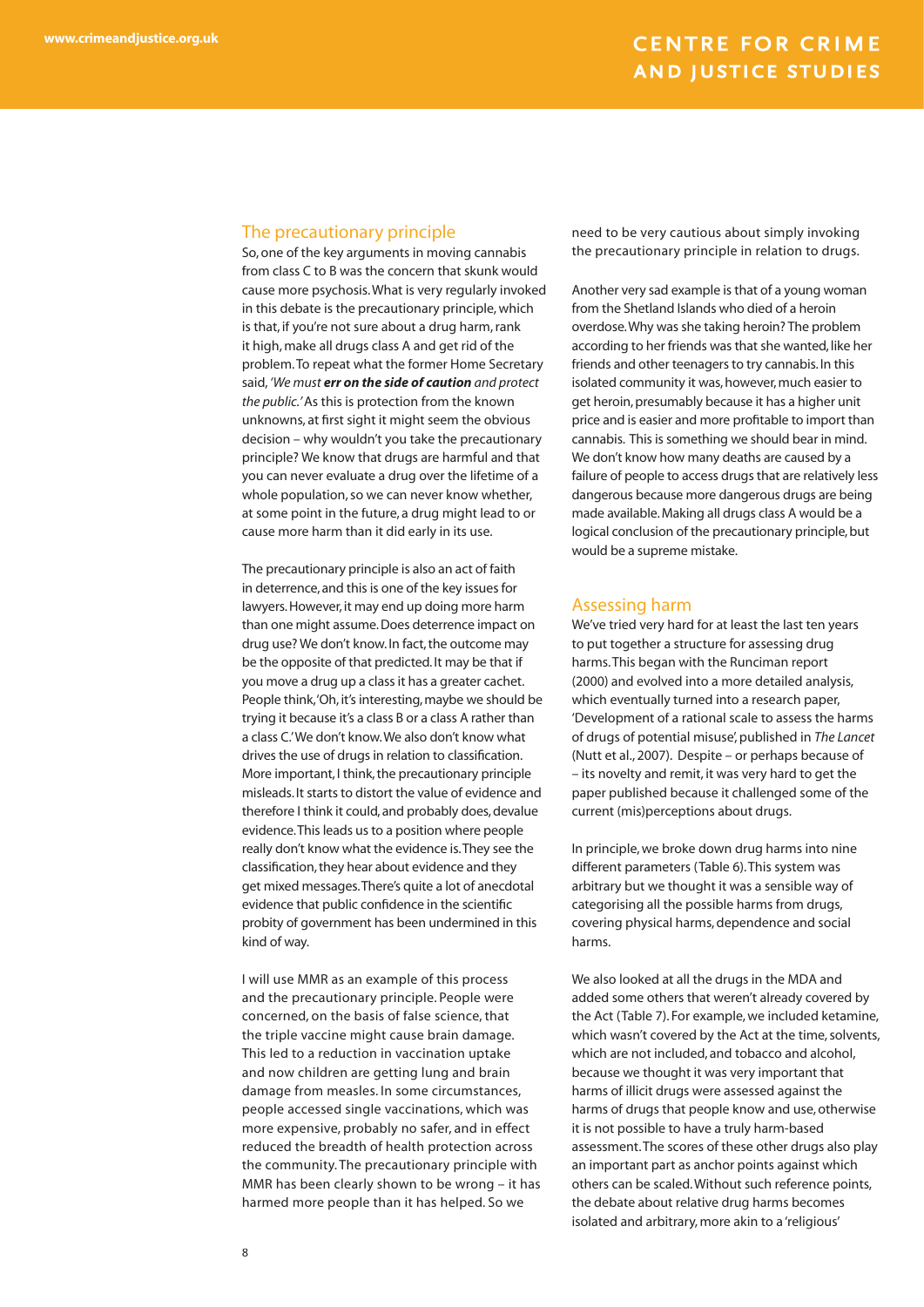| TABLE 6. THE NINE PARAMETERS OF HARM |              |                          |  |
|--------------------------------------|--------------|--------------------------|--|
| Parameter                            |              |                          |  |
| Physical Harm                        | <b>One</b>   | Acute                    |  |
|                                      | Two          | Chronic                  |  |
|                                      | <b>Three</b> | Intravenous harm         |  |
| Dependence                           | Four         | Intensity of pleasure    |  |
|                                      | <b>Five</b>  | Psychological dependence |  |
|                                      | Six          | Physical dependence      |  |
| <b>Social Harms</b>                  | Seven        | Intoxication             |  |
|                                      | Eight        | Other social harms       |  |
|                                      | <b>Nine</b>  | Health-care costs        |  |

From Nutt et al, 2007. *Table 1*: Assessment parameters

#### TABLE 7. THE DRUGS ASSESSED

|                        | Class in Misuse of Drugs Act | Comments                                                                 |
|------------------------|------------------------------|--------------------------------------------------------------------------|
| <b>Ecstasy</b>         | $\overline{A}$               | Essentially 3,4-methylenedioxy-N-methylamphetamine<br>(MDMA              |
| 4-MTA                  | A                            | 4-methylthioamphetamine                                                  |
| <b>LSD</b>             | $\overline{A}$               | Lysergic acid diethylamid                                                |
| Cocaine                | $\overline{A}$               | Includes crack cocaine                                                   |
| Heroin                 | $\overline{A}$               | Crude diamorphine                                                        |
| Street methadone       | A                            | Diverted prescribed methadone                                            |
| Amphetamine            | B                            | ۰                                                                        |
| Methylphenidate        | B                            | eg, Ritalin (methylphenidate)                                            |
| <b>Barbiturates</b>    | B                            |                                                                          |
| Buprenorphine          | C                            | eg, Temgesic, Subutex                                                    |
| <b>Benzodiazepines</b> | $\mathcal{C}$                | eg, Valium (diazepam), Librium (chlordiazepoxide)                        |
| <b>GHB</b>             | C                            | Gamma 4-hydroxybutyric acid                                              |
| Anabolic steroids      | C                            |                                                                          |
| Cannabis               | C                            |                                                                          |
| Alcohol                |                              | Not controlled if over 18 years in UK                                    |
| Alkylnitrites          |                              | Not controlled                                                           |
| Ketamine               |                              | Not controlled at the time of assessment; controlled as class<br>C since |
| January, 2007          |                              |                                                                          |
| Khat                   |                              | Not controlled                                                           |
| Solvents               |                              | Not controlled; sales restricted                                         |
| Tobacco                |                              | Not controlled if over 16 years in UK                                    |

From Nutt et al, 2007. *Table 2*: The 20 substances assessed, showing their current status under the Misuse of Drugs Act Note: Alcohol and tobacco are included here to give "anchor points"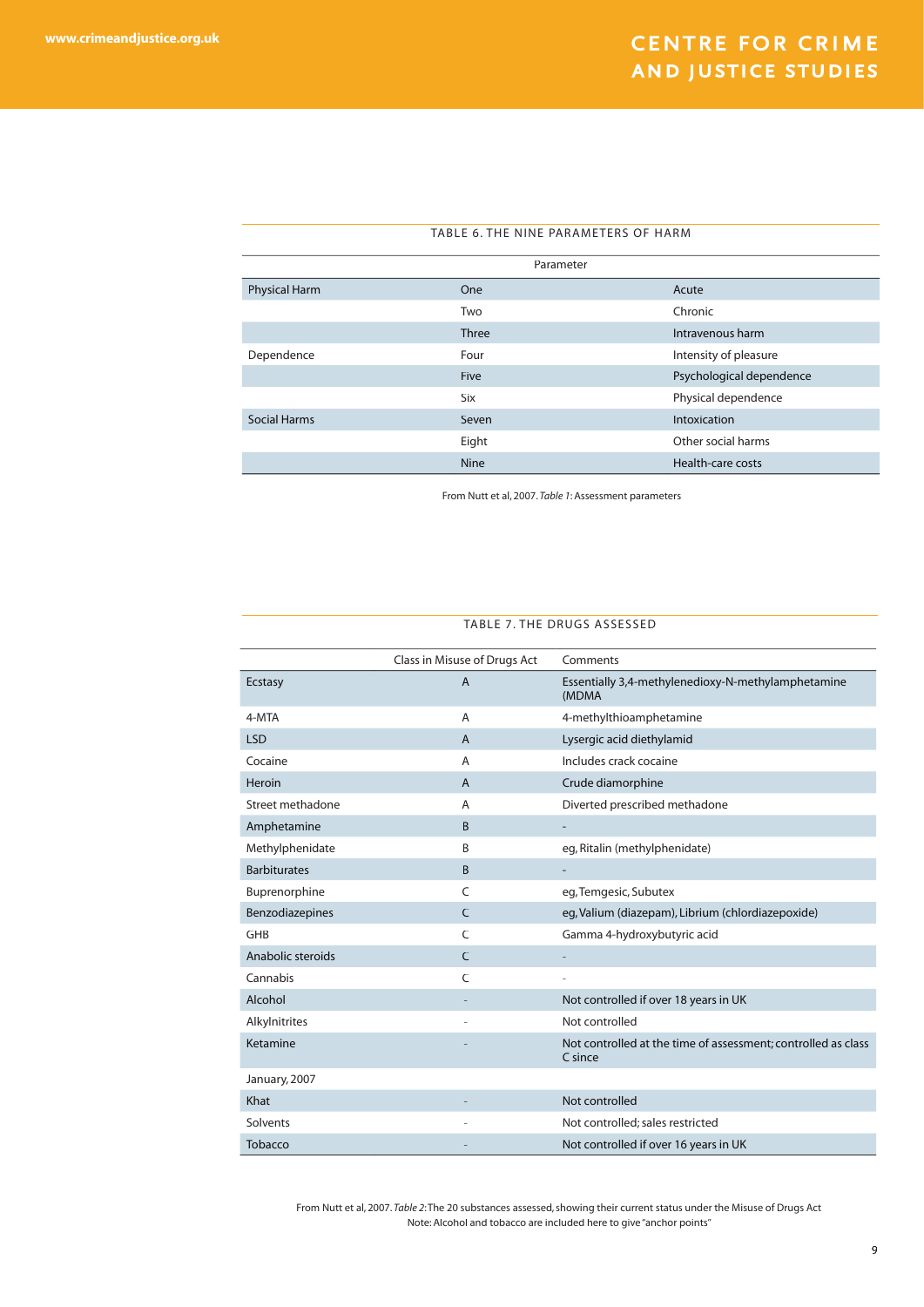discussion. This analysis eventually established a ranking order presented in Figure 3.

A number of important points emerged. The ranking suggested that there are clearly some very harmful drugs (you might say these would be class A drugs) and there are some drugs that aren't very harmful, such as khat or alkylnitrites, which aren't controlled by the Act at all. The dark bars are the class A drugs. Interestingly, some class A drugs scored much lower than other class A drugs, suggesting that there is some anomaly in terms of that part of the current statutory classification system.

The ranking also suggests that a tripartite classification system might make sense, with drugs ranking as more harmful than alcohol being class A and those ranking lower than tobacco as class C. The exercise also highlighted how dangerous alcohol is. I believe that the challenges of dealing with the harms of alcohol is probably the biggest challenge that we have in relation to drug harms today.

So, we used other drugs for a comparison of harms. But there are a lot of dangerous activities which

society doesn't necessarily discourage but does try to control. I believe that using analogies with other harmful activities helps us engage in appropriate debate about relative harms of drugs. One problem is that sometimes you get into what I think of as an illegality–logic loop. This is an example of a conversation that I've had many times with many people, some of them politicians:

*MP: 'You can't compare harms from a legal activity with an illegal one.' Professor Nutt: 'Why not?' MP: 'Because one's illegal.' Professor Nutt: 'Why is it illegal?' MP: 'Because it's harmful.' Professor Nutt: 'Don't we need to compare harms to determine if it should be illegal?' MP: 'You can't compare harms from a legal activity with an illegal one.'* 

*repeats …* 

I have been surprised how difficult this concept is to get across to some people, whether they are



Flaure 1: Mean harm scores for 20 substances

The respective das isation under the Misuse of Drugs Act, where appropriate, is shown above each bar. Gass A drugs are indicated by black bars, B by dark grey, and C by light grey. Undassified substances are shown as unfilled bars

Figure 1: Mean harm scores for 20 substances.

The respective classification under the misuse of Drugs Act, where appropriate, is shown above each bar. Class A drugs are indicated by black bars, B by dark grey, and C by light grey. Unclassified substances are shown as unfilled bars.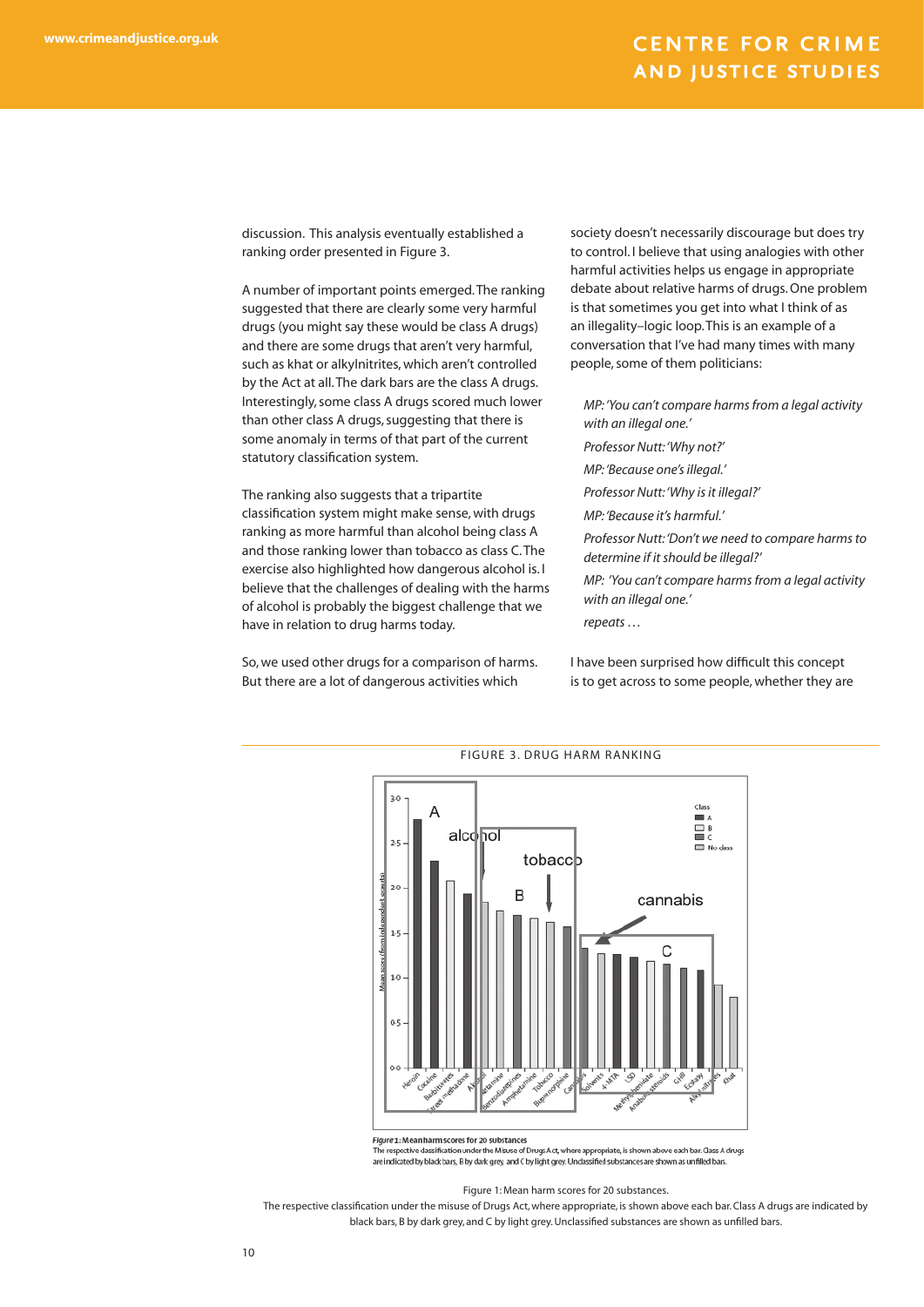politicians, fellow scientists or members of the general public. The supposition that if something is illegal its harms can't be assessed in the same way as if it were legal is one that is quite difficult to break. A common corollary of this is that drug harms are seen as less acceptable than other harmful activities to non-users – though obviously a different attitude is taken by users. So who is right?

#### New drugs

Why is any of this important? Well we have other challenges. We have other drugs to review. I have mentioned GBL already, and you may know that there have been a couple of deaths recently from this strong sedative, which is chemically very similar to GHB but not currently controlled. Then there is 'spice' and related smoking mixtures. We didn't know what these were until about six months ago, when there were some case reports of marked hallucinatory reactions to these mixtures. German chemists were able to analyse some of the herbal mixtures that produced these effects and discovered that the bulk comprised a pretty inert herb. However, it had been sprayed with synthetic cannabis agonists. These agonists are often more powerful than cannabis itself, so spice can be like smoking a potent form of cannabis. But it's not controlled under the Act because, until now, the synthetic cannnabinoids have not been misused so they have never been controlled. This is something we are working on very hard at present to try to see if it's possible to regulate or control them in the same way we control cannabis.

Then there is the whole question of cognition enhancing drugs – so called 'smart' drugs. These are drugs, like modafanil (Provigil) and methylphenidate (Ritalin), which are used by students to help them work harder, stay up later to work, and sometimes to keep them awake when they want to go out partying all night. Should they be controlled? Do they cause harm? Are they likely to cause harm in the long term? These are the questions we are looking at.

#### Classification of drugs in the Act

We also have to work on the classification conundrum: what are the boundaries between A, B and C? Can we come up with some absolute measures that would, in future, allow us to say this drug is A because of this or B because of this. One thing's for sure: at present, experts and politicians don't agree, which is why I think the public debate needs to begin. Who do the public trust more – the experts or the politicians? When we look at the discussion that we had about ecstasy (where the ACMD recommended class B (Nutt et al., 2009) and the government maintained it as A), I think there's very little doubt that we, the scientists, won the intellectual argument, but we obviously didn't win the decision in terms of classification. Any agreement will be difficult if we're not talking in the same language about the same relative measures of harm; this is what I am trying to address in this talk.

#### A way forward?

I want to finish by making a few suggestions. I think we need to improve the general understanding of relative harms. I think we need to educate people about drug harms in relation to the harms of other activities in life, so that it is possible for them to make sensible decisions about relative harms. One of the ways we are thinking of doing this is through using a technique called multicriteria decision-making. This approach has really come of age in helping solve another seriously difficult problem: nuclear waste disposal. A two-year open public consultation on this issue was conducted using multicriteria decisionmaking. This not only takes into account the whole range of different criteria, but also formulates them in a way that gives specific and agreed weights to each one. We didn't do this in our drug harm assessments, or rather we haven't done so as yet.

In the case of nuclear waste, all the particular parameters of risk were worked through with the public as well as with experts so that the final weighting and ranking were truly a community decision. As a result of that massive consultation programme, it was decided that the future of nuclear waste was deep encasement underground. Thus, multicriteria decision-making is a proven technology, which I think could well be applied to something nearly as difficult as nuclear waste, drug harms.

Another suggestion is that we should gather evidence about the impact of change of classification – something we are not routinely doing at present. We do not know the effects of downgrading cannabis from B to C. There was a fall in use but we do not know whether this was related to reclassification. The government doesn't systematically carry out research on the consequences of changes in classification so we don't know much about how classification systems impact on individuals' desire to use or not to use a drug. This is a very important area of research for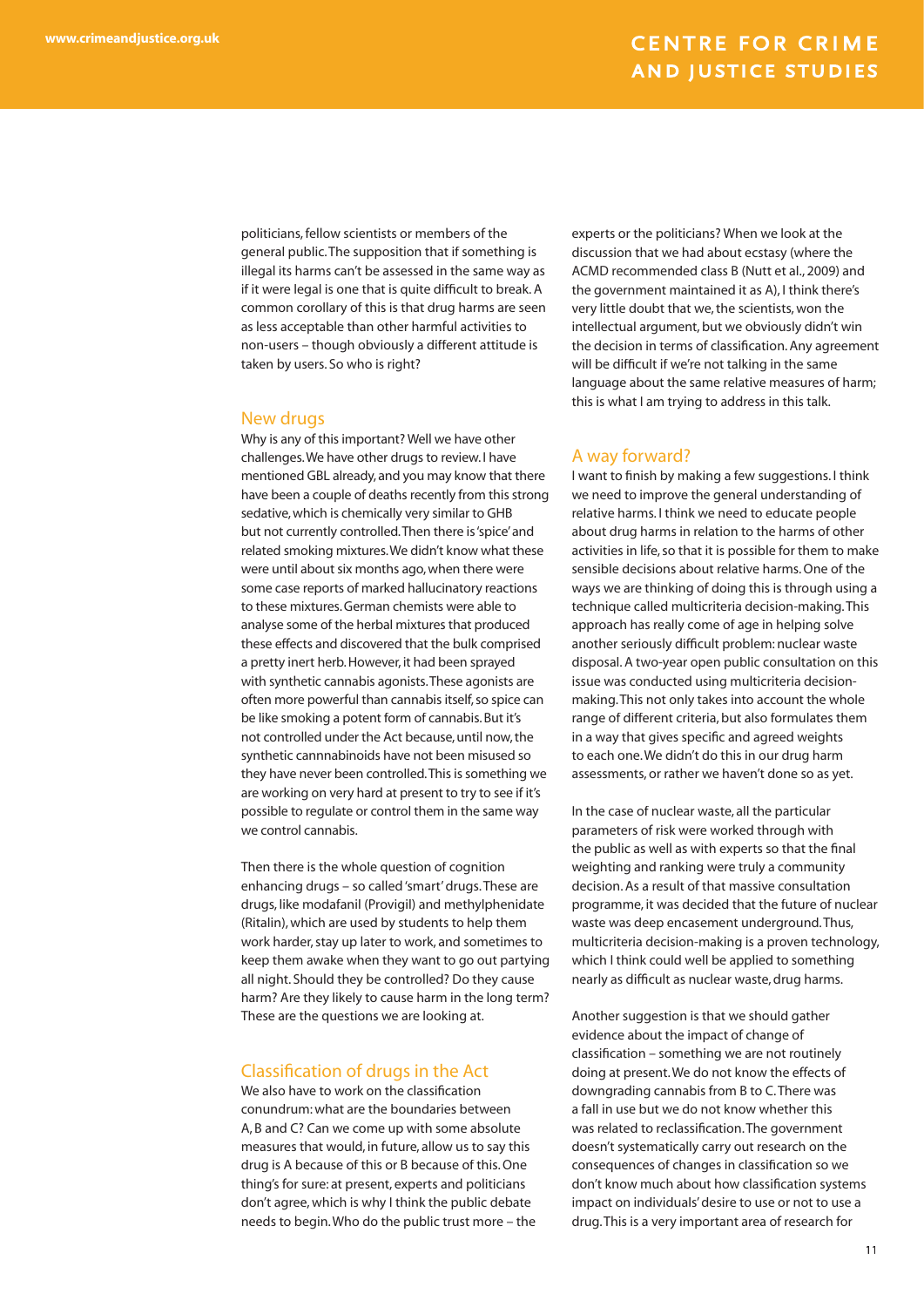social scientists and people interested in this aspect of legal science.

I think we have to accept young people like to experiment – with drugs and other potentially harmful activities – and what we should be doing in all of this is to protect them from harm at this stage of their lives. We therefore have to provide more accurate and credible information. If you think that scaring kids will stop them using, you're probably wrong. They are often quite knowledgeable about drugs and the internet has made access to information extremely simple. We have to tell them the truth, so that they use us as their preferred source of information. A fully scientifically-based Misuse of Drugs Act where drug classification accurately reflects harms would be a powerful educational tool. Using the Act in a political way to give messages other than those relating to relative harms undermines the Act and does great damage to the educational message.

We also have to fully endorse harm reduction approaches at all levels and especially stop the artificial separation of alcohol and tobacco as

'non-drugs'. In some parts of the UK this has already happened. In Wales the programme of intervention in relation to drug harms now incorporates smoking and drinking because those are seen as in some cases being bigger problems than other drugs. There are other merits in approaching them simultaneously: for example, many of these drugs are being used at the same time by the same people.

Another key question we have to address as a society is whether our attitude to drugs is driven because of their harms or are we engaging in a moral debate? One thing this government has done extremely well in the last ten years is to cut away much of the moral argument about drug treatments. They have moved in the direction of improving access to harm reduction treatments, an approach that, I think, is wholly endorsed by the scientific community and by the medical profession. For reasons that are not clear, the same evidence-based change has not happened in relation to the classification of drugs of misuse. I think it should happen because, while I'm not a moral philosopher, it seems to me difficult to defend a moral argument in relation to drugs if you don't apply it to other equally harmful activities.

**Professor David Nutt, Imperial College London Eve Saville Lecture, July 2009**